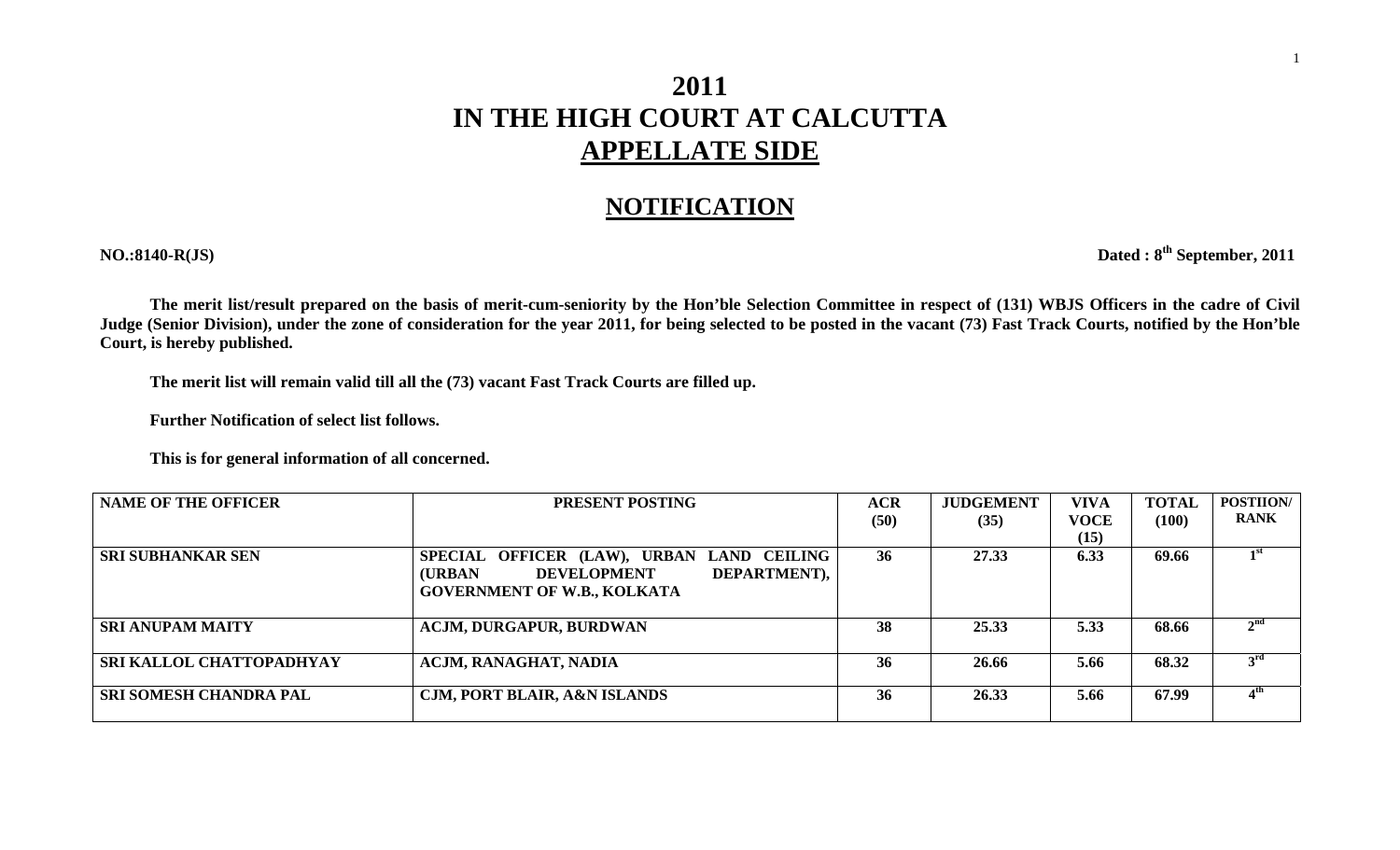| SRI ARPAN KUMAR CHATTOPADHYAY                            | <b>CIVIL JUDGE (SENIOR DIVISION), BIRBHUM</b>                                                                   | 36              | 26              | 5.16              | 67.16 | $5^{\text{th}}$  |
|----------------------------------------------------------|-----------------------------------------------------------------------------------------------------------------|-----------------|-----------------|-------------------|-------|------------------|
| SRI SANTANU MUKHOPADHYAY                                 | REGISTRAR, ALIPORE, 24-PARGANAS (SOUTH)                                                                         | 36              | 27.66           | 2.83              | 66.49 | 6 <sup>th</sup>  |
| <b>SRI NIRVAN KHESONG</b>                                | <b>CJM, HOWRAH</b>                                                                                              | $\overline{34}$ | $\overline{27}$ | $\overline{5.33}$ | 66.33 | 7 <sup>th</sup>  |
| <b>SRI BHASKAR BHATTACHARYA</b>                          | <b>REGISTRAR, HOWRAH</b>                                                                                        | 34              | 24.66           | 7.66              | 66.32 | 8 <sup>th</sup>  |
| <b>SMT. KUMKUM SINGHA</b>                                | <b>ACJM, BISHNUPUR, BANKURA</b>                                                                                 | 34              | 26.33           | 5.83              | 66.16 | 9 <sup>th</sup>  |
| <b>SRI MIHIR KUMAR MONDAL</b>                            | <b>JUDGE</b><br><b>(SENIOR)</b><br><b>CIVIL</b><br>DIVISION),<br><b>DIAMOND</b><br>HARBOUR, 24-PARGANAS (SOUTH) | 36              | 27.33           | 2.66              | 65.99 | $10^{\text{th}}$ |
| <b>SRI SANJEEV KUMAR SHARMA</b>                          | <b>ACJM, ASANSOL, BURDWAN</b>                                                                                   | 34              | 26.33           | 5.66              | 65.99 | $11^{\text{th}}$ |
| <b>SRI MANAS RANJAN SANYAL</b>                           | CIVIL JUDGE (SENIOR DIVISION), TAMLUK, PURBA<br><b>MEDINIPUR</b>                                                | 34              | 26.33           | 5.16              | 65.49 | $12^{\text{th}}$ |
| <b>SRI SARAJIT MAJUMDAR</b>                              | <b>CJM, COOCH BEHAR</b>                                                                                         | 34              | 24              | 7.33              | 65.33 | $13^{\text{th}}$ |
| SRI PRIYABRATA DUTTA                                     | REGISTRAR, BARASAT, 24-PARGANAS (NORTH)                                                                         | 34              | 24.66           | 6.66              | 65.32 | $14^{\text{th}}$ |
| <b>SRI SANJIB DEY</b>                                    | CIVIL JUDGE (SENIOR DIVISION), 2 <sup>ND</sup> ADDITIONAL<br>COURT, BERHAMPORE, MURSHIDABAD.                    | 34              | 26.33           | 4.50              | 64.83 | $15^{\text{th}}$ |
| <b>SRI SURAJIT DEY</b>                                   | ADDITIONAL REGISTRAR, SCI, NEW DELHI                                                                            | 32              | 24.66           | 7.66              | 64.32 | $16^{\text{th}}$ |
| SMT.<br><b>INDRILA</b><br><b>MUKHOPADHYAY</b><br>(MITRA) | ACJM, KALYAI, NADIA                                                                                             | 32              | 27              | 5.16              | 64.16 | $17^{\text{th}}$ |
| <b>SRI RAJIB SAHA</b>                                    | CIVIL JUDGE (SENIOR DIVISION), 1 <sup>ST</sup> COURT,<br><b>PASCHIM MEDINIPUR</b>                               | 34              | 24              | 6                 | 64    | 18 <sup>th</sup> |
| <b>SMT. SUTAPA SAHA</b>                                  | JUDGE, 6TH COURT, PSCC, KOLKATA                                                                                 | 34              | 24.66           | 5.16              | 63.82 | 19 <sup>th</sup> |
| SRI MUKUL KUMAR KUNDU                                    | <b>CIVIL JUDGE (SENIOR DIVISION), MALDA</b>                                                                     | 34              | 23.33           | 6.16              | 63.49 | $20^{\text{th}}$ |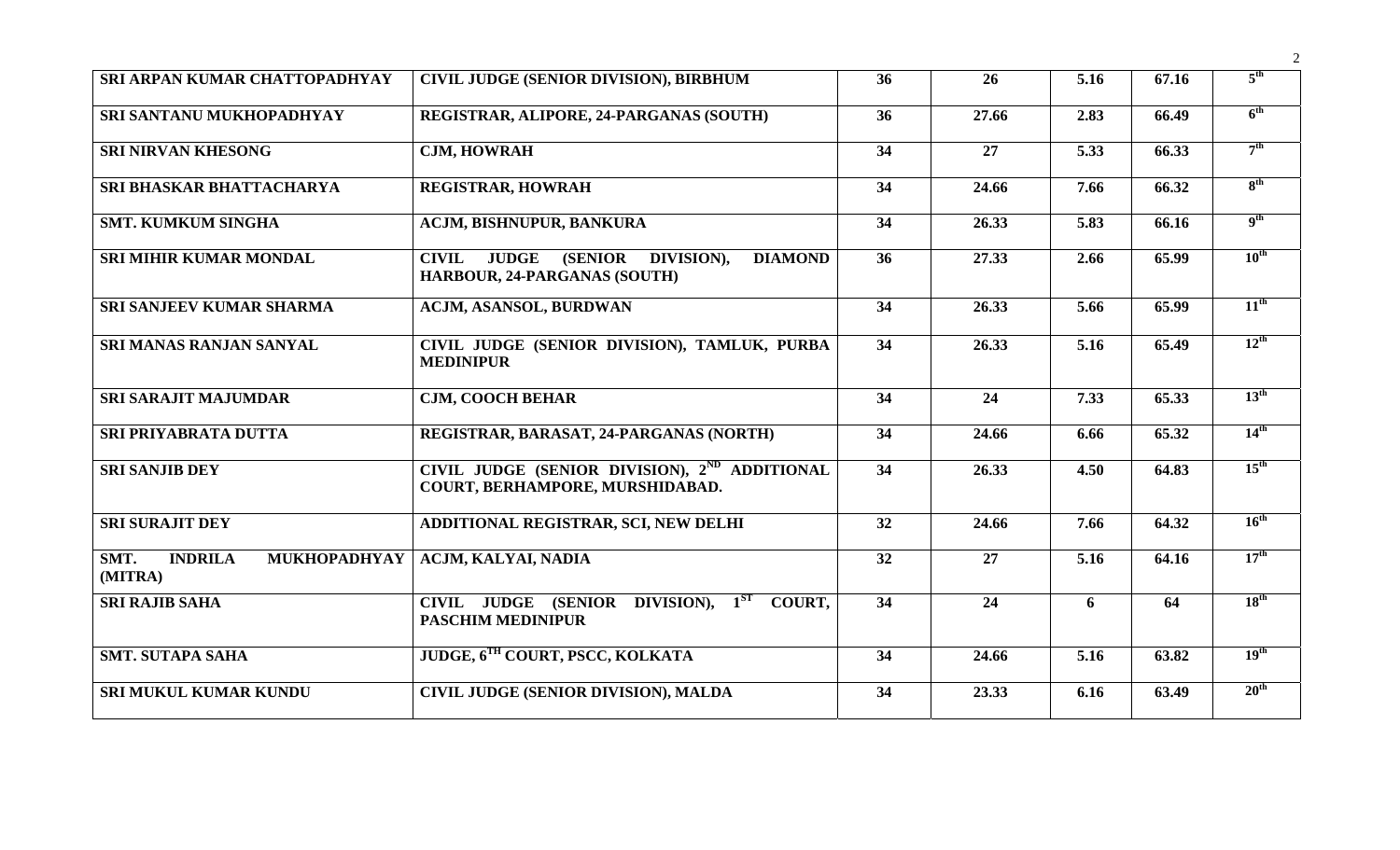| <b>SRI BIMAL KANTI BERA</b>    | ACJM, RAMPURHAT, BIRBHUM                                                                             | 30 | 24.66 | 8.66           | 63.32 | $21^{\rm st}$    |
|--------------------------------|------------------------------------------------------------------------------------------------------|----|-------|----------------|-------|------------------|
| SRI PARESH CHANDRA KARMAKAR    | CIVIL JUDGE (SENIOR DIVISION),<br><b>ADDITIONAL</b><br><b>COURT, PURULIA</b>                         | 34 | 23.66 | 5.66           | 63.32 | 22 <sup>nd</sup> |
| <b>SRI SUJOY SENGUPTA</b>      | <b>ACJM, BARRACKPORE, 24-PARGANAS (NORTH)</b>                                                        | 34 | 24    | $\overline{5}$ | 63    | $23^{\text{rd}}$ |
| <b>SRI MAHITOSH DUTTA</b>      | JUDGE, 2 <sup>ND</sup> COURT, PSCC, KOLKATA                                                          | 34 | 23.66 | 5.33           | 62.99 | $24^{\text{th}}$ |
| SRI GOPAL KUMAR DALMIYA        | $7^{\text{TH}}$<br>COURT,<br>CIVIL JUDGE (SENIOR DIVISION),<br><b>ALIPORE, 24-PARGANAS (SOUTH)</b>   | 32 | 23.66 | 7.33           | 62.99 | $25^{\text{th}}$ |
| <b>SMT. SULAGNA DASTIDAR</b>   | CIVIL JUDGE (SENIOR DIVISION), 1 <sup>ST</sup> COURT,<br><b>BANKURA</b>                              | 32 | 26.66 | 4.33           | 62.99 | $26^{\text{th}}$ |
| <b>SRI DEBABRATA MUKHERJEE</b> | <b>CJM, JALPAIGURI</b>                                                                               | 32 | 23.33 | 7.50           | 62.83 | $27^{\text{th}}$ |
| <b>SMT. MADHUMITA ROY-I</b>    | CIVIL JUDGE (SENIOR DIVISION), BONGAON, 24-<br>PARGANAS (NORTH)                                      | 32 | 24    | 6.66           | 62.66 | 28 <sup>th</sup> |
| <b>SMT. MADHUCHHANDA BOSE</b>  | DEPUTY REGISTRAR, WEST BENGAL TAXATION<br>TRIBUNAL, KOLKATA                                          | 34 | 24    | 4.50           | 62.50 | 29 <sup>th</sup> |
| SRI SAMYAJIT MUKHOPADHYAY      | CIVIL JUDGE (SENIOR DIVISION), KATWA, BURDWAN                                                        | 34 | 24    | 4.50           | 62.50 | 30 <sup>th</sup> |
| SRI CHINMAY CHATTOPADHYAY - II | REGISTRAR, CITY CIVIL COURT, KOLKATA                                                                 | 34 | 23.66 | 4.83           | 62.49 | $31^{st}$        |
| <b>SUBERTHI SARKAR</b>         | <b>JUDGE</b><br><b>CIVIL</b><br><b>(SENIOR)</b><br>DIVISION),<br><b>KANDI,</b><br><b>MURSHIDABAD</b> | 34 | 23.66 | 4.66           | 62.32 | 32 <sup>nd</sup> |
| <b>MIR RASHID ALI</b>          | ADMINISTRATIVE OFFICER, WEST BENGAL JUDICIAL<br><b>ACADEMY, KOLKATA</b>                              | 34 | 24.66 | 3.33           | 61.99 | 33 <sup>rd</sup> |
| <b>SMT. SUMITRA ROY</b>        | CIVIL JUDGE (SENIOR DIVISION), DARJEELING                                                            | 32 | 23.66 | 6.16           | 61.82 | 34 <sup>th</sup> |
| <b>SRI SUBHASIS GHOSAL</b>     | ACJM, ISLAMPUR, UTTAR DINAJPUR                                                                       | 34 | 24    | 3.66           | 61.66 | $35^{\text{th}}$ |
| <b>SRI SANJOY KUMAR DAS</b>    | <b>CJM, PURULIA</b>                                                                                  | 32 | 22    | 7.66           | 61.66 | 36 <sup>th</sup> |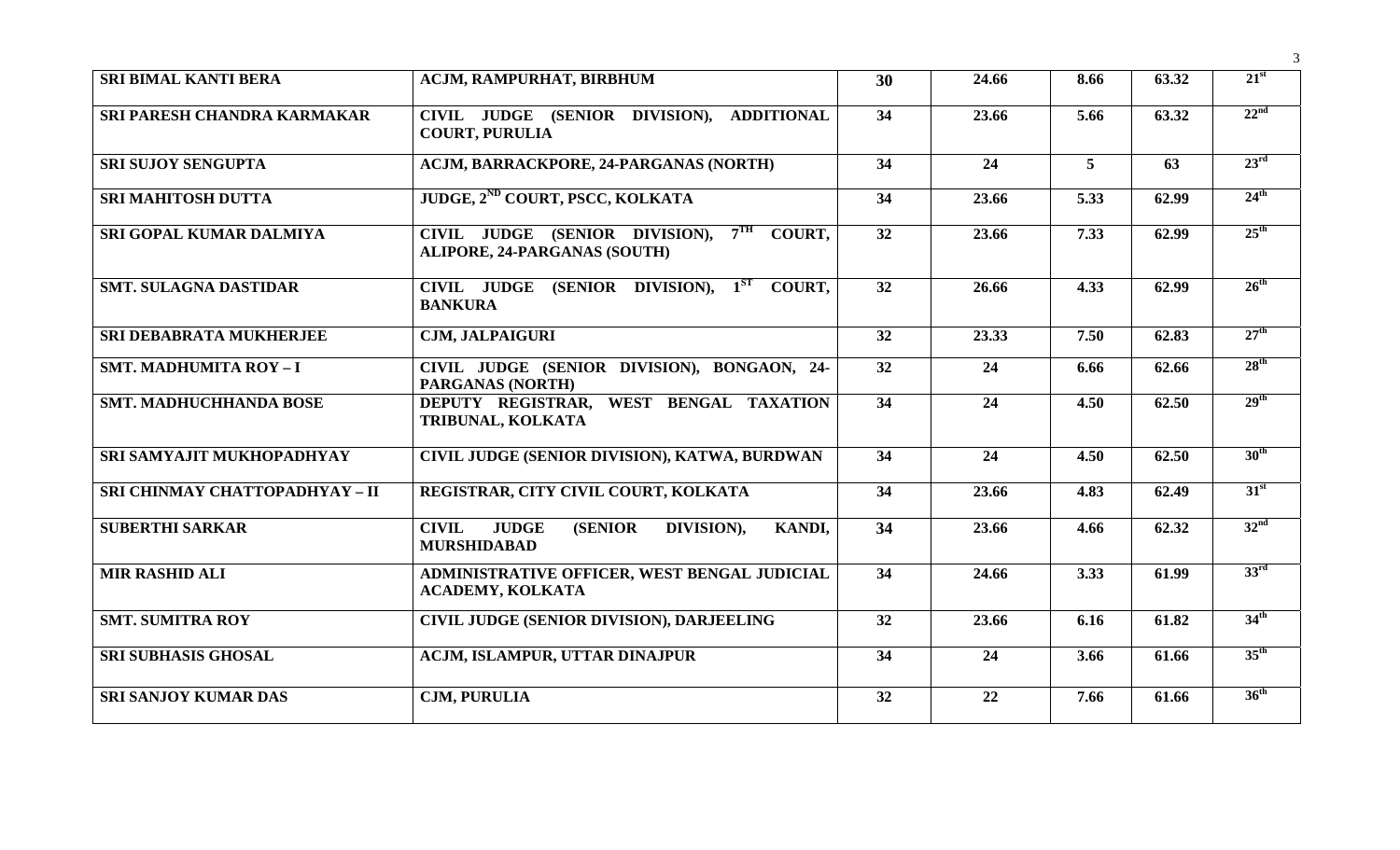| <b>SRI SUKUMAR SUTRADHAR</b>        | <b>REGISTRAR,</b><br><b>BENGAL</b><br><b>DEPUTY</b><br><b>WEST</b><br>ADMINISTRATIVE TRIBUNAL, KOLKATA | 34              | 24.66 | 3 <sup>1</sup>          | 61.66 | 37 <sup>th</sup> |
|-------------------------------------|--------------------------------------------------------------------------------------------------------|-----------------|-------|-------------------------|-------|------------------|
| <b>ATAUR RAHAMAN</b>                | CIVIL JUDGE (SENIOR DIVISION),<br>ULUBERIA,<br><b>HOWRAH</b>                                           | 32              | 25    | 4.66                    | 61.66 | 38 <sup>th</sup> |
| <b>SRI NILANJAN DE</b>              | CIVIL JUDGE (SENIOR DIVISION), 10TH COURT,<br><b>ALIPORE, 24-PARGANAS (SOUTH)</b>                      | 34              | 24.66 | $\mathbf{3}$            | 61.66 | 39 <sup>th</sup> |
| <b>SRI PRASAD KUMAR ROY</b>         | CJM, RAIGANJ, UTTAR DINAJPUR                                                                           | 32              | 23.66 | 5.83                    | 61.49 | $40^{\text{th}}$ |
| <b>SRI SUDHIR KUMAR</b>             | <b>JUDGE</b><br><b>(SENIOR)</b><br>DIVISION),<br><b>CIVIL</b><br><b>ASANSOL,</b><br><b>BURDWAN</b>     | $\overline{32}$ | 24    | 5.33                    | 61.33 | $41^{\rm st}$    |
| <b>SRI MONOJ KUMAR RAI</b>          | <b>CJM, PASCHIM MEDINIPUR</b>                                                                          | 32              | 24.33 | $5\overline{)}$         | 61.33 | 42 <sup>nd</sup> |
| SRI NARENDRA NATH DASGUPTA          | CMM, KOLKATA                                                                                           | 30              | 23.66 | 7.66                    | 61.32 | 43 <sup>rd</sup> |
| <b>SRI JIMUT BAHAN BISWAS</b>       | <b>CJM, MALDA</b>                                                                                      | 32              | 23.66 | 5.66                    | 61.32 | $44^{\text{th}}$ |
| <b>SMT. RAJASHREE BASU ADHIKARY</b> | <b>CIVIL JUDGE</b><br>(SENIOR DIVISION), $1^{ST}$<br>COURT.<br><b>PURULIA</b>                          | $\overline{34}$ | 22.66 | 4.50                    | 61.16 | $45^{\text{th}}$ |
| SRI PRASANTA KUMAR SIL              | CIVIL JUDGE (SENIOR DIVISION), 2 <sup>ND</sup><br>COURT,<br><b>HOWRAH</b>                              | 32              | 25    | $\overline{\mathbf{4}}$ | 61    | $46^{\text{th}}$ |
| <b>SRI NANDAN DEB BARMAN</b>        | <b>CJM, DARJEELING</b>                                                                                 | 32              | 23.33 | 5.66                    | 60.99 | $47^{\text{th}}$ |
| <b>SRI ABHIJIT DE</b>               | <b>COMPETENT</b><br><b>AUTHORITY,</b><br><b>METRO</b><br>RAILWAY,<br><b>KOLKATA</b>                    | 32              | 24.33 | 4.33                    | 60.66 | $48^{\text{th}}$ |
| <b>MASUK HOSSAIN KHAN</b>           | <b>CJM, BANKURA</b>                                                                                    | 28              | 25    | 7.33                    | 60.33 | 49 <sup>th</sup> |
| <b>SMT. ASHIMA PAL</b>              | <b>ACMM, KOLKATA</b>                                                                                   | 30              | 23.33 | $\overline{7}$          | 60.33 | $50^{\text{th}}$ |
| <b>SRI RAJA CHATTERJEE</b>          | 3 <sup>RD</sup><br>CIVIL JUDGE (SENIOR DIVISION),<br>COURT,<br><b>PASCHIM MEDINIPUR</b>                | 30              | 24    | 6.33                    | 60.33 | $51^{\rm st}$    |

4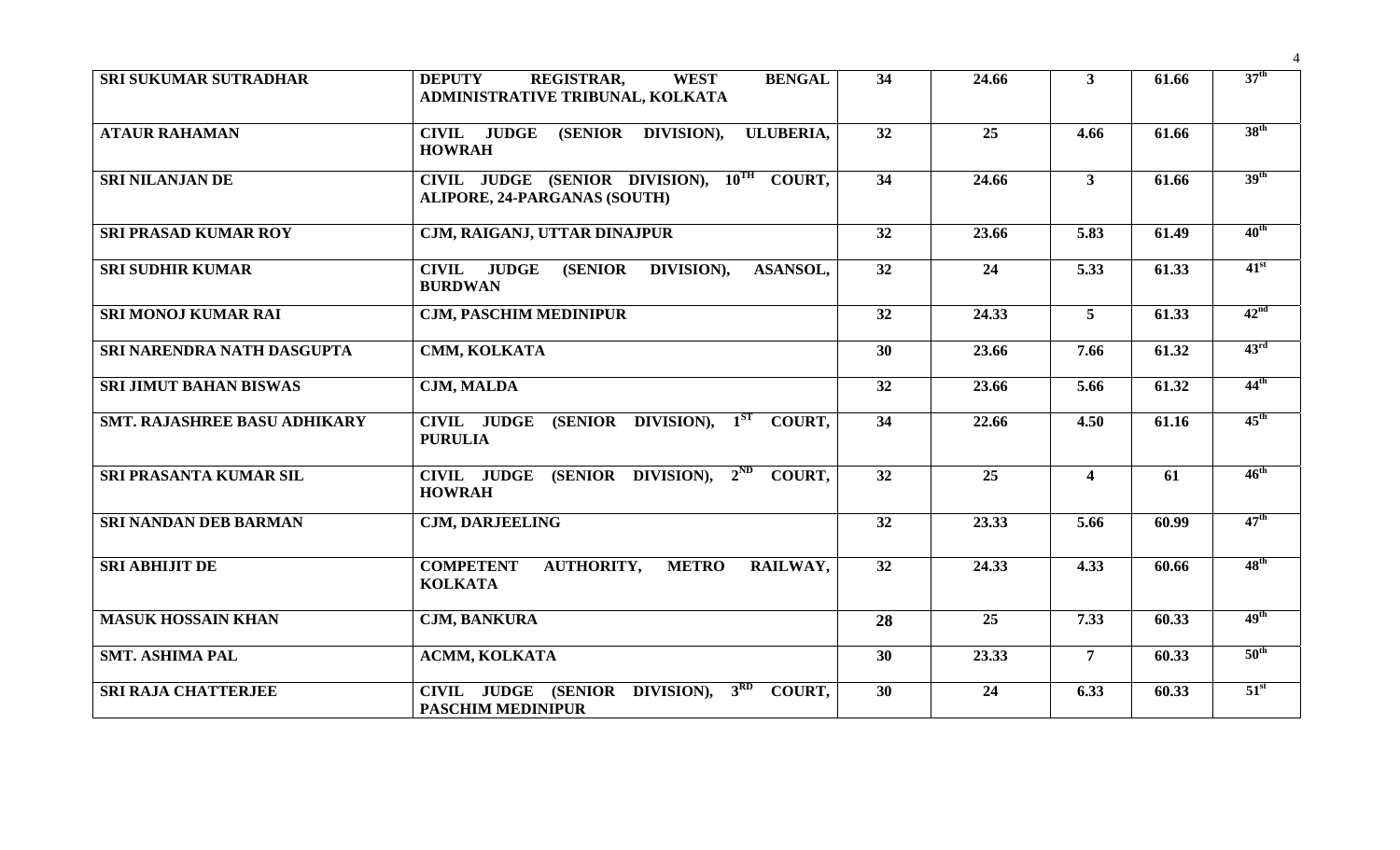| SMT. SONALI NANDY CHAKRABORTY    | CJM, TAMLUK, PURBA MEDINIPUR                                                                                | 32              | 22.33 | 6                       | 60.33 | 52 <sup>nd</sup>         |
|----------------------------------|-------------------------------------------------------------------------------------------------------------|-----------------|-------|-------------------------|-------|--------------------------|
|                                  |                                                                                                             |                 |       |                         |       |                          |
| <b>SRI TAPAS CHANDRA DAS</b>     | CIVIL JUDGE (SENIOR DIVISION), $2^{ND}$<br><b>COURT.</b><br><b>PASCHIM MEDINIPUR</b>                        | 32              | 23.66 | 4.66                    | 60.32 | 53 <sup>rd</sup>         |
| <b>SRI SUBHASH KUMAR KAR</b>     | CIVIL JUDGE (SENIOR DIVISION), 1ST ADDITIONAL<br><b>COURT, BURDWAN</b>                                      | 32              | 24    | $\overline{\mathbf{4}}$ | 60    | $54^{\text{th}}$         |
| <b>JAHANGIR KABIR</b>            | (SENIOR DIVISION),<br><b>CIVIL JUDGE</b><br>ARAMBAGH,<br><b>HOOGHLY</b>                                     | 32              | 24    | $\overline{\mathbf{4}}$ | 60    | $55^{\text{th}}$         |
| <b>SRI BIBHAS CHATTERJEE</b>     | CIVIL JUDGE (SENIOR DIVISION), DINHATA, COOCH<br><b>BEHAR</b>                                               | 32              | 22    | 6                       | 60    | $56^{\text{th}}$         |
| SK. MD. REZA                     | <b>ACJM, JHARGRAM, PASCHIM MEDINIPUR</b>                                                                    | 32              | 23.66 | 4.33                    | 59.99 | $57^{\text{th}}$         |
| <b>SMT. MALATI KARMAKAR</b>      | <b>ACJM, ARAMBAGH, HOOGHLY</b>                                                                              | 30              | 23.66 | 6.33                    | 59.99 | 58 <sup>th</sup>         |
| <b>SRI ASHUTOSH SARKAR</b>       | CIVIL JUDGE (SENIOR DIVISION), 2 <sup>ND</sup> COURT, CONTAI,<br><b>PURBA MEDINIPUR</b>                     | $\overline{32}$ | 21.66 | 6.33                    | 59.99 | 59 <sup>th</sup>         |
| <b>SRI UTTAM KUMAR NANDI</b>     | <b>CJM, NADIA</b>                                                                                           | 30              | 25.66 | 4.16                    | 59.82 | $60^{\text{th}}$         |
| <b>SRI SOMESH PRASAD SINHA</b>   | <b>ACJM, BOLPUR, BIRBHUM</b>                                                                                | 32              | 23    | 4.66                    | 59.66 | $\overline{61}^{\rm st}$ |
| <b>SRI SURESH BISWAKARMA</b>     | LAW OFFICER, DIRECTORATE OF DRUGS CONTROL,<br>HEALTH & FAMILY WELFARE DEPARTMENT, GOVT.<br>OF W.B., KOLKATA | 30              | 24.33 | 5.33                    | 59.66 | 62 <sup>nd</sup>         |
| <b>SMT. SUPARNA ROY - I</b>      | ACJM, KAKDWIP, 24-PARGANAS (SOUTH)                                                                          | 32              | 24    | 3.66                    | 59.66 | 63 <sup>rd</sup>         |
| <b>SRI AKHILESH KUMAR PANDEY</b> | CIVIL JUDGE (SENIOR DIVISION), 6TH<br><b>COURT.</b><br><b>ALIPORE, 24-PARGANAS (SOUTH)</b>                  | 30              | 25    | 4.66                    | 59.66 | $64^{\text{th}}$         |
| <b>SRI JEETENDRA GUPTA</b>       | $1^{ST}$<br>CIVIL JUDGE (SENIOR DIVISION),<br>COURT.<br><b>BERHAMPORE, MURSHIDABAD</b>                      | 32              | 23    | 4.50                    | 59.50 | $65^{\text{th}}$         |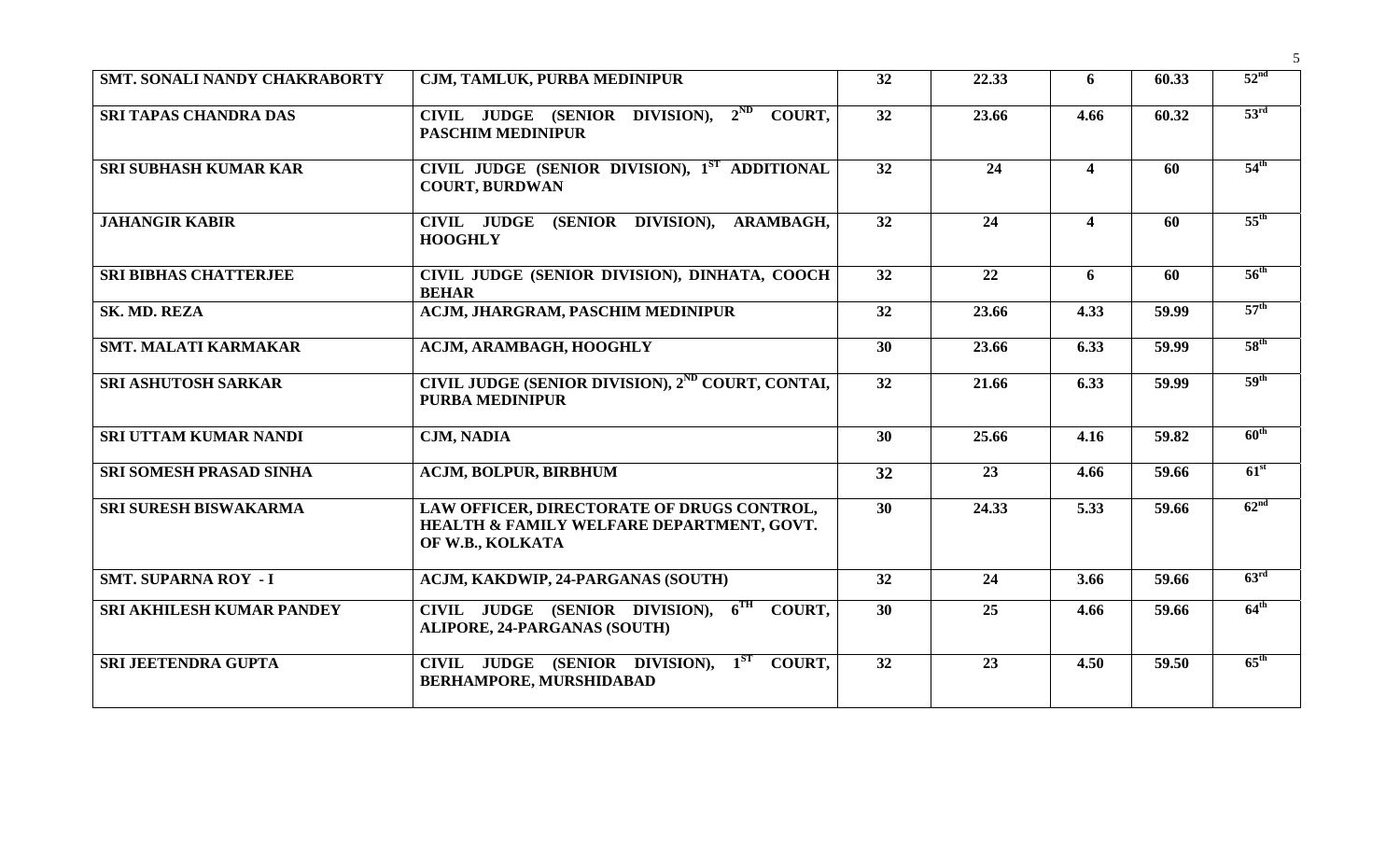| <b>SRI UTPAL MISHRA</b>          | DEPUTY REGISTRAR/DEPUTY SECRETARY, STATE<br>LEGAL SERVICES AUTHORITY, WEST BENGAL,<br><b>KOLKATA</b> | 30 | 23    | 6.50                    | 59.50 | $66^{\text{th}}$ |
|----------------------------------|------------------------------------------------------------------------------------------------------|----|-------|-------------------------|-------|------------------|
| <b>SRI TAPAN KUMAR MONDAL</b>    | ACJM, BASIRHAT, 24-PARGANAS (NORTH)                                                                  | 32 | 23    | 4.33                    | 59.33 | $67^{\text{th}}$ |
| <b>SRI ANIRBAN DAS</b>           | ACJM, BIDHANNAGAR, 24-PARGANAS (NORTH)                                                               | 30 | 24.33 | $\overline{5}$          | 59.33 | 68 <sup>th</sup> |
| SRI CHINMOY CHATTOPADHYAY-I      | <b>CJM, BURDWAN</b>                                                                                  | 32 | 22    | $\overline{5}$          | 59    | 69 <sup>th</sup> |
| <b>SRI SAILENDRA KUMAR SINGH</b> | $2^{ND}$<br>CIVIL JUDGE (SENIOR DIVISION),<br>COUNT,<br><b>ALIPORE, 24-PARGANAS (SOUTH)</b>          | 28 | 24    | 6.66                    | 58.66 | $70^{\text{th}}$ |
| SRI BIBHUTI NARAYAN SINGH        | <b>ADDITIONAL</b><br>COURT,<br><b>CIVIL</b><br><b>JUDGE</b><br><b>(SENIOR)</b><br>DIVISION), HOOGHLY | 32 | 22.33 | 4.16                    | 58.49 | $71^{st}$        |
| <b>SYED NEYAZUDDIN AZAD</b>      | REGISTRAR, PASCHIM MEDINIPUR                                                                         | 30 | 22.33 | 6.16                    | 58.49 | 72 <sup>nd</sup> |
| <b>SRI BIBHUTI KHESONG</b>       | <b>ACJM, SILIGURI, DARJEELING</b>                                                                    | 30 | 22.33 | 6.16                    | 58.49 | 73 <sup>rd</sup> |
| SRI SANDIP KUMAR MANNA           | ACJM, DINHATA, COOCH BEHAR                                                                           | 30 | 24    | $\overline{\mathbf{4}}$ | 58    | $74^{\text{th}}$ |
| <b>SRI. SUBHRA BANDYOPADHYAY</b> | ACJM, TEHATTA, NADIA                                                                                 | 30 | 23    | 5                       | 58    | $75^{\text{th}}$ |
| SRI JYOTIRMOY CHANDRA            | ACJM, KANDI, MURSHIDABAD                                                                             | 30 | 22.66 | 5.16                    | 57.82 | $76^{\text{th}}$ |
| <b>CHOWDHURY HEFAZAT KARIM</b>   | CJM, ALIPORE, 24-PARGANAS (SOUTH)                                                                    | 28 | 22.33 | 7.33                    | 57.66 | $77^{\text{th}}$ |
| <b>SRI DIPTENDRA NATH MITRA</b>  | ACJM, ALIPORE, 24-PARGANAS (SOUTH)                                                                   | 28 | 23.66 | 6                       | 57.66 | $78^{\text{th}}$ |
| <b>SMT. YASMIN AHMED</b>         | CIVIL JUDGE (SENIOR DIVISION), KALNA, BURDWAN                                                        | 30 | 22.66 | $\overline{5}$          | 57.66 | 79 <sup>th</sup> |
| <b>SRI DEBASISH BISWAS</b>       | ACJM, CHANDANNAGAR, HOOGHLY                                                                          | 32 | 23    | 2.66                    | 57.66 | 80 <sup>th</sup> |
| <b>SRI RAMESH KUMAR PRADHAN</b>  | CIVIL JUDGE (SENIOR DIVISION), GHATAL, PASCHIM<br><b>MEDINIPUR</b>                                   | 30 | 22.33 | 5.33                    | 57.66 | 81 <sup>st</sup> |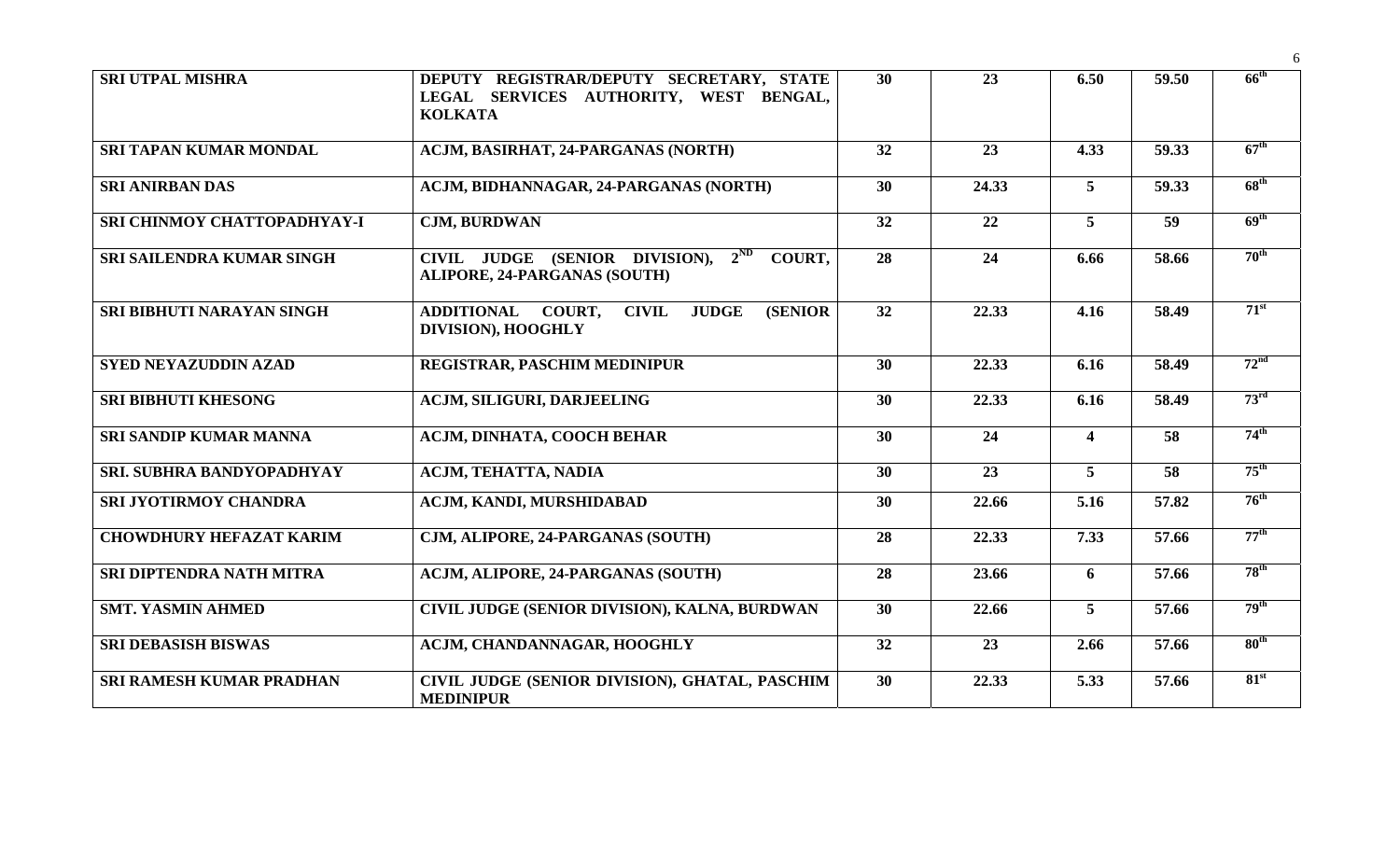| <b>ARGHADEB KHAN</b>              | CIVIL JUDGE (SENIOR DIVISION), BARUIPUR, 24-<br><b>PARGANAS (SOUTH)</b>             | 30              | 23.33 | 4.16           | 57.49 | 82 <sup>nd</sup> |
|-----------------------------------|-------------------------------------------------------------------------------------|-----------------|-------|----------------|-------|------------------|
| <b>SMT. ALI BISWAS (SARKAR)</b>   | SENIOR MUNICIPAL MAGISTRATE, KOLKATA                                                | 30              | 23.66 | 3.66           | 57.32 | 83 <sup>rd</sup> |
| <b>SRI SHYAM SUNDAR DAS</b>       | CJM, BERHAMPORE, MURSHIDABAD                                                        | 30              | 21.66 | 5.66           | 57.32 | 84 <sup>th</sup> |
| <b>MOLLAH ASGAR ALI</b>           | <b>ACJM, KURSEONG, DARJEELING</b>                                                   | 30              | 22    | $\overline{5}$ | 57    | $85^{\text{th}}$ |
| <b>SRI DINANATH PRASAD</b>        | CIVIL JUDGE (SENIOR DIVISION), 1 <sup>ST</sup> COURT,<br><b>HOOGHLY</b>             | 30              | 22.66 | 4.33           | 56.99 | $86^{th}$        |
| SRI SABYASACHI CHATTORAJ          | CIVIL JUDGE (SENIOR DIVISION), ADDITIONAL<br><b>COURT, BANKURA</b>                  | 30              | 21.66 | 5.33           | 56.99 | 87 <sup>th</sup> |
| <b>SMT. MUKULIKA SINHA</b>        | CIVIL JUDGE (SENIOR DIVISION), 1ST COURT,<br><b>BURDWAN.</b>                        | $\overline{28}$ | 21.66 | 7.33           | 56.99 | 88 <sup>th</sup> |
| SRI HIDAYATULLA BHUTIA            | <b>JUDGE, 2<sup>ND</sup> LABOUR COURT, KOLKATA</b>                                  | 30              | 23    | 3.83           | 56.83 | 89 <sup>th</sup> |
| SRI HIMADRI SANKAR GHOSH HAZRA    | CIVIL JUDGE (SENIOR DIVISION), 1ST COURT,<br><b>ALIPORE, 24-PARGANAS (SOUTH)</b>    | 30              | 23    | 3.66           | 56.66 | 90 <sup>th</sup> |
| <b>SMT. SUJATA KHARGA</b>         | <b>CJM, BIRBHUM</b>                                                                 | 28              | 21.33 | 7.33           | 56.66 | 91 <sup>st</sup> |
| <b>SRI RATAN KUMAR DAS</b>        | <b>ACJM, SERAMPORE, HOOGHLY</b>                                                     | 30              | 24.66 | $\overline{2}$ | 56.66 | 92 <sup>nd</sup> |
| <b>SMT. ANITA MATHUR</b>          | CJM, BARASAT, 24-PARGANAS (NORTH)                                                   | 28              | 23    | 5.50           | 56.50 | 93 <sup>rd</sup> |
| <b>SMT. SOMA MAJUMDAR (SADHU)</b> | CIVIL JUDGE, (SENIOR DIVISION), 2 <sup>ND</sup> ADDITIONAL<br><b>COURT, BURDWAN</b> | 30              | 21.66 | 4.83           | 56.49 | $94^{\text{th}}$ |
| <b>SMT. SHARANYA SEN</b>          | CIVIL JUDGE (SENIOR DIVISION), 5TH COURT,<br><b>ALIPORE, 24-PARGANAS (SOUTH)</b>    | 28              | 23.33 | 5.16           | 56.49 | $95^{\text{th}}$ |
| <b>SRI ANIL KUMAR PRASAD</b>      | ACJM, LALBAGH, MURSHIDABAD                                                          | 30              | 21.66 | 4.66           | 56.32 | $96^{\text{th}}$ |

7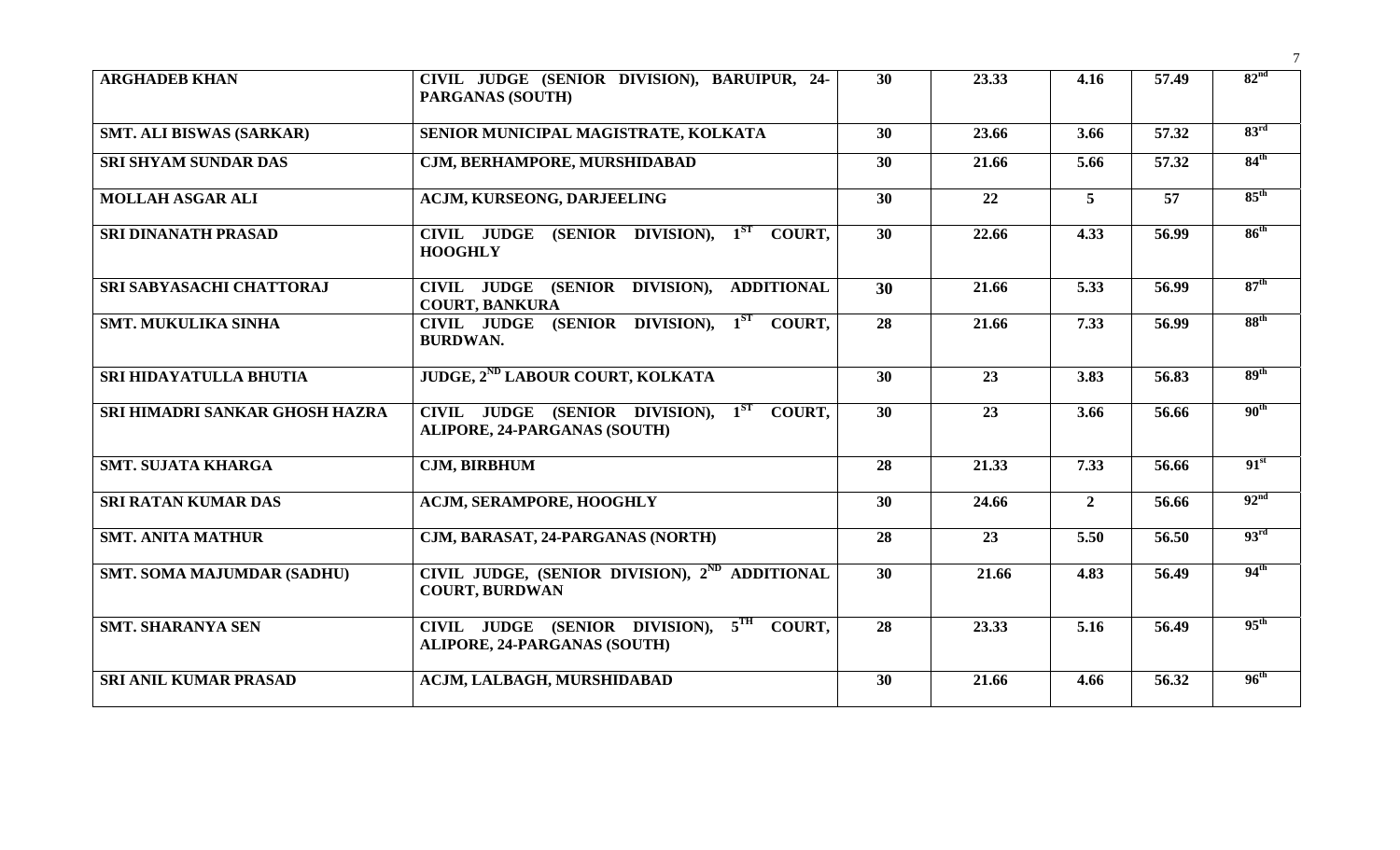| SRI RABI RANJAN CHAKRABORTY                                      | CIVIL JUDGE (SENIOR DIVISION), ALIPURDUAR                                                  | 28              | 22.33 | 5.83           | 56.16 | 97 <sup>th</sup>  |
|------------------------------------------------------------------|--------------------------------------------------------------------------------------------|-----------------|-------|----------------|-------|-------------------|
| <b>SRI UMESH SINGH</b>                                           | ACJM, MATHABHANGA, COOCH BEHAR                                                             | 26              | 23    | $\overline{7}$ | 56    | 98 <sup>th</sup>  |
| SMT. DIPALI SHRIVASTAVA (SINHA)                                  | ACJM, BUNIADPUR, DAKSHIN DINAJPUR                                                          | 30              | 22.66 | 3.33           | 55.99 | 99 <sup>th</sup>  |
| <b>SRI KALLOL KUMAR DAS</b>                                      | CIVIL JUDGE (SENIOR DIVISION), JHARGRAM,<br><b>PASCHIM MEDINIPUR</b>                       | 30              | 22    | 3.66           | 55.66 | $100^{\text{th}}$ |
| <b>SRI AMIT CHAKRABORTY</b>                                      | CIVIL JUDGE (SENIOR DIVISION), $2^{ND}$ COURT,<br><b>BARASAT, 24-PARGANAS (NORTH)</b>      | 30              | 22.33 | 3 <sup>1</sup> | 55.33 | 101 <sup>st</sup> |
| <b>SRI BAISHNAB SARKAR</b>                                       | <b>CIVIL JUDGE</b><br><b>(SENIOR)</b><br>DIVISION),<br><b>JANGIPUR.</b><br>MURSHIDABAD.    | 30              | 22.33 | $\mathbf{3}$   | 55.33 | 102 <sup>nd</sup> |
| <b>SRI SANJOY CHOWDHURY</b>                                      | (SENIOR DIVISION), $1ST$ COURT,<br><b>CIVIL JUDGE</b><br><b>HOWRAH</b>                     | 28              | 23    | 4.33           | 55.33 | 103 <sup>rd</sup> |
| <b>SMT. MOU CHATTERJEE</b>                                       | ACJM, DIAMOND HARBOUR, 24-PARGANAS (SOUTH)                                                 | 30              | 22.66 | 2.66           | 55.32 | $104^{\text{th}}$ |
| <b>SALIM AHMED ANSARI</b>                                        | CIVIL JUDGE (SENIOR DIVISION), 8TH COURT,<br>ALIPORE, 24-PARGANAS (SOUTH)                  | 28              | 23.66 | 3.66           | 55.32 | $105^{\text{th}}$ |
| <b>SRI SUDIP BHATTACHARYA</b>                                    | CIVIL JUDGE (SENIOR DIVISION), 1ST<br><b>COURT.</b><br><b>BARASAT, 24-PARGANAS (NORTH)</b> | $\overline{28}$ | 23.33 | 3.83           | 55.16 | $106^{\text{th}}$ |
| <b>SMT. MANJUSHREE MONDAL</b>                                    | CJM, HOOGHLY                                                                               | 28              | 22    | 4.83           | 54.83 | $107^{\text{th}}$ |
| SMT.<br><b>MALLICK</b><br><b>SARBANI</b><br><b>CHATTOPADHYAY</b> | ACJM, HALDIA, PURBA MEDINIPUR                                                              | 28              | 22    | 4.83           | 54.83 | $108^{\text{th}}$ |
| SRI NANDA DULAL KALAPAHAR                                        | ACJM, ALIPURDUAR, JALPAIGURI                                                               | 26              | 22.33 | 6              | 54.33 | 109 <sup>th</sup> |
| <b>SRI BINAY KUMAR PRASAD</b>                                    | CIVIL JUDGE (SENIOR DIVISION), RANAGHAT, NADIA                                             | 30              | 21.66 | 2.66           | 54.32 | $110^{\text{th}}$ |
| <b>SRI SAMBHU SARKAR</b>                                         | CIVIL JUDGE (SENIOR DIVISION), 3 <sup>RD</sup> COURT,<br><b>HOWRAH</b>                     | 26              | 22    | 5.83           | 53.83 | $111^{\text{th}}$ |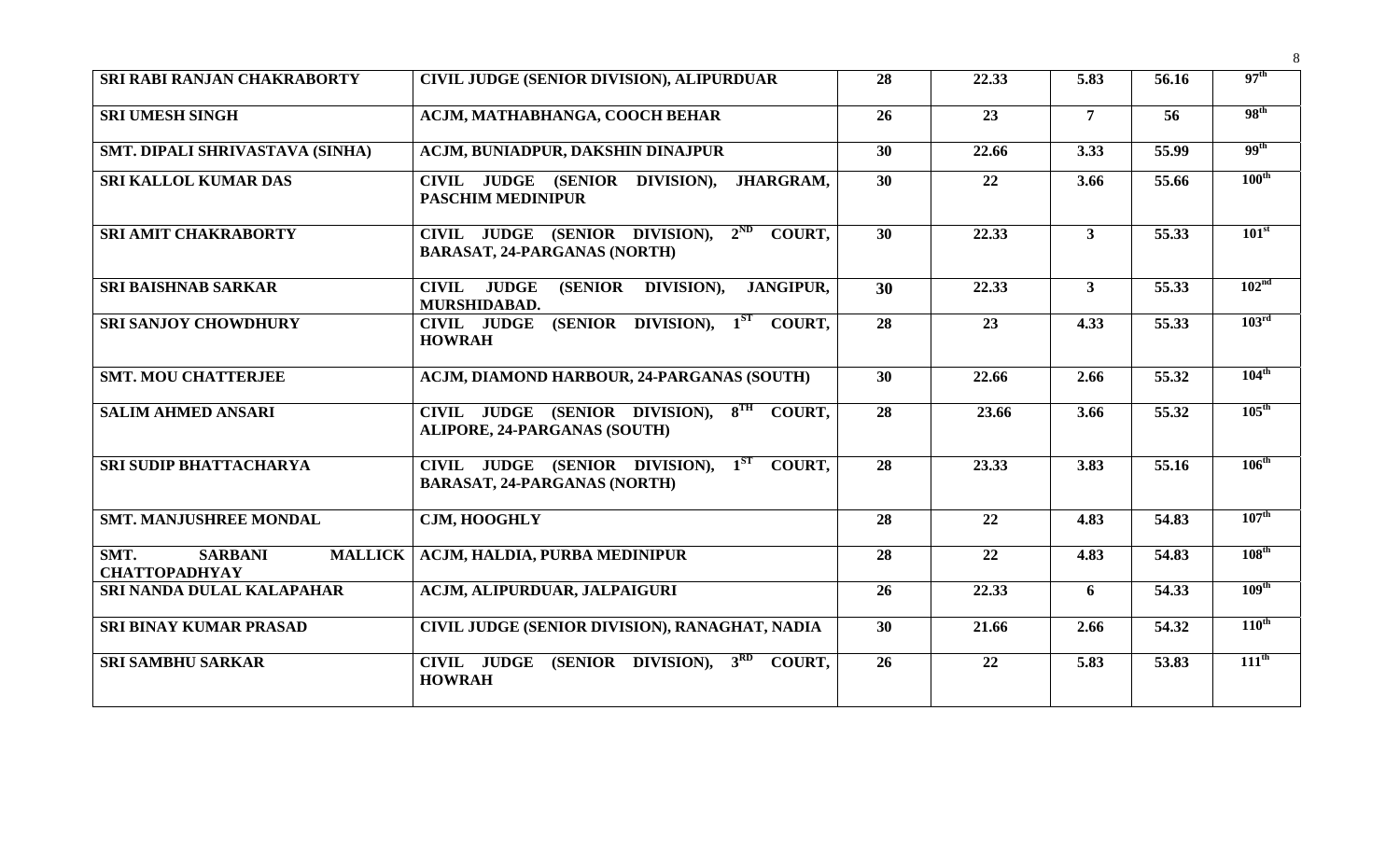| <b>SRI VISWAROOP SETT</b>        | (SENIOR DIVISION),<br><b>JUDGE</b><br>LALBAGH,<br><b>CIVIL</b><br><b>MURSHIDABAD</b> | 26 | 22.33 | 5.33           | 53.66 | $112^{\text{th}}$ |
|----------------------------------|--------------------------------------------------------------------------------------|----|-------|----------------|-------|-------------------|
| <b>SMT. SRIMAYI KUNDU</b>        | JUDGE, 3 <sup>RD</sup> COURT, PSCC, KOLKATA                                          | 28 | 22.66 | 2.66           | 53.32 | $113^{\text{th}}$ |
| SRI CHIRANJIB BHATTACHARYA       | <b>CIVIL JUDGE</b><br>(SENIOR DIVISION),<br><b>BISHUPUR,</b><br><b>BANKURA</b>       | 26 | 22    | $\overline{5}$ | 53    | $114^{\text{th}}$ |
| <b>SRI BIPLAB ROY</b>            | JUDGE, SCC, SEALDAH, 24-PARGANAS (SOUTH)                                             | 28 | 23    | $\overline{2}$ | 53    | $115^{\text{th}}$ |
| <b>SRI BIKASH BANIK</b>          | <b>REGISTRAR, BURDWAN</b>                                                            | 28 | 23.33 | 1.66           | 52.99 | $116^{\text{th}}$ |
| SMT. ARCHITA BANDYOPADHYAY       | <b>JUDGE, 1ST LABOUR COURT, KOLKATA</b>                                              | 26 | 21.66 | 5 <sup>5</sup> | 52.66 | $117^{\text{th}}$ |
| <b>SRI SURATHESWAR MONDAL</b>    | <b>ACJM, BARUIPUR, 24-PARGANAS (SOUTH)</b>                                           | 26 | 22.66 | 3.33           | 51.99 | $118^{\text{th}}$ |
| <b>TITO ROB</b>                  | CJM, BALURGHAT, DAKSHIN DINAJPUR                                                     | 26 | 21    | 4.66           | 51.66 | 119 <sup>th</sup> |
| <b>SRI ALOKE KUMAR CHOWDHURY</b> | ACJM, KALNA, BURDWAN                                                                 | 26 | 22    | 3 <sup>1</sup> | 51    | $120^{\text{th}}$ |
| <b>SRI PIJUSH KANTI ROY</b>      | LAW OFFICER, PVD, KOLKATA, WEST BENGAL                                               | 26 | 21.33 | 3 <sup>1</sup> | 50.33 | $121^{st}$        |
| <b>SRI PINAKI MITRA</b>          | <b>CIVIL JUDGE (SENIOR DIVISION), JALPAIGURI</b>                                     | 24 | 21.33 | 3.83           | 49.16 | 122 <sup>nd</sup> |
| <b>SRI PRADIP KUMAR ROY</b>      | DEPUTY REGISTRAR, HUMAN RIGHTS COMMISSION,<br>KOLKATA, WEST BENGAL                   | 26 | 17.33 | 5 <sup>5</sup> | 48.33 | $123^{\text{rd}}$ |
| <b>SRI ARUP KUMAR DAS</b>        | CJM, CAR NICOBAR, A&N ISLANDS                                                        | 24 | 17.33 | 6.33           | 47.66 | $124^{\text{th}}$ |
| <b>SRI ARABINDA PANTI</b>        | CIVIL JUDGE (SENIOR DIVISION), RAIGANJ, UTTAR<br><b>DINAJPUR</b>                     | 26 | 17.33 | $\overline{3}$ | 46.33 | $125^{\text{th}}$ |
| SRI FATIK CHANDRA MONDAL         | ACJM, KHATRA, BANKURA                                                                | 22 | 18    | 6.33           | 46.33 | $126^{\text{th}}$ |
| <b>SMT. MADHUMITA ROY - II</b>   | ACJM, BONGAON, 24-PARGANAS (NORTH)                                                   | 22 | 22    | $\overline{2}$ | 46    | $127^{\text{th}}$ |